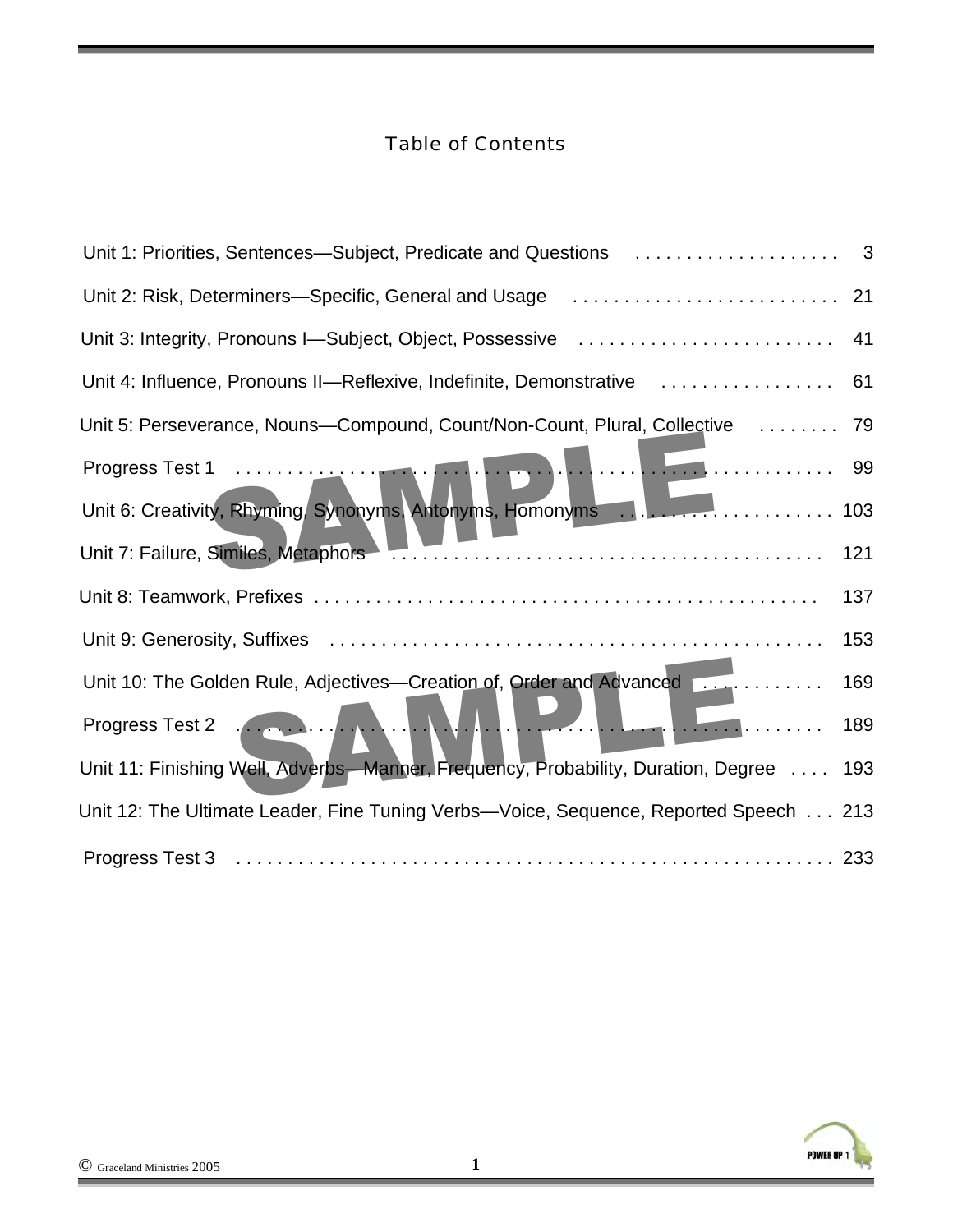This material may not be copied, or stored electronically. Teacher's purchasing this material may copy it for their personal classroom use only. Students may not copy this material. To order more copies for a friend, another teacher or an entire school, please use the contact information below for ordering.

Contact: Jay Bowyer jay@gracelandministries.ca

To the student: This material was written with you in mind. May your confidence level increase as you POWER UP your English, and may you find words of truth and wisdom to POWER UP your life.



© 2005 Jay Bowyer / Colette Ladan Second Edition 2006 Acknowledgements: Curriculum Concept: Colette Ladan Articles, Stories, Grammar and Games: Colette Ladan and Jay Bowyer Illustrations: Jock Nelson Sketches: Derek Moore Additional Fun and Games: Lance Blades and Becky Wilson Layout and design: Colette Ladan Clip Art: from Hemera Editor: Peter Bowyer

Special thanks to the Graceland students of Ciechanow, Poland who acted, discussed and participated in this course whole-heartedly. It was great learning and laughing together.

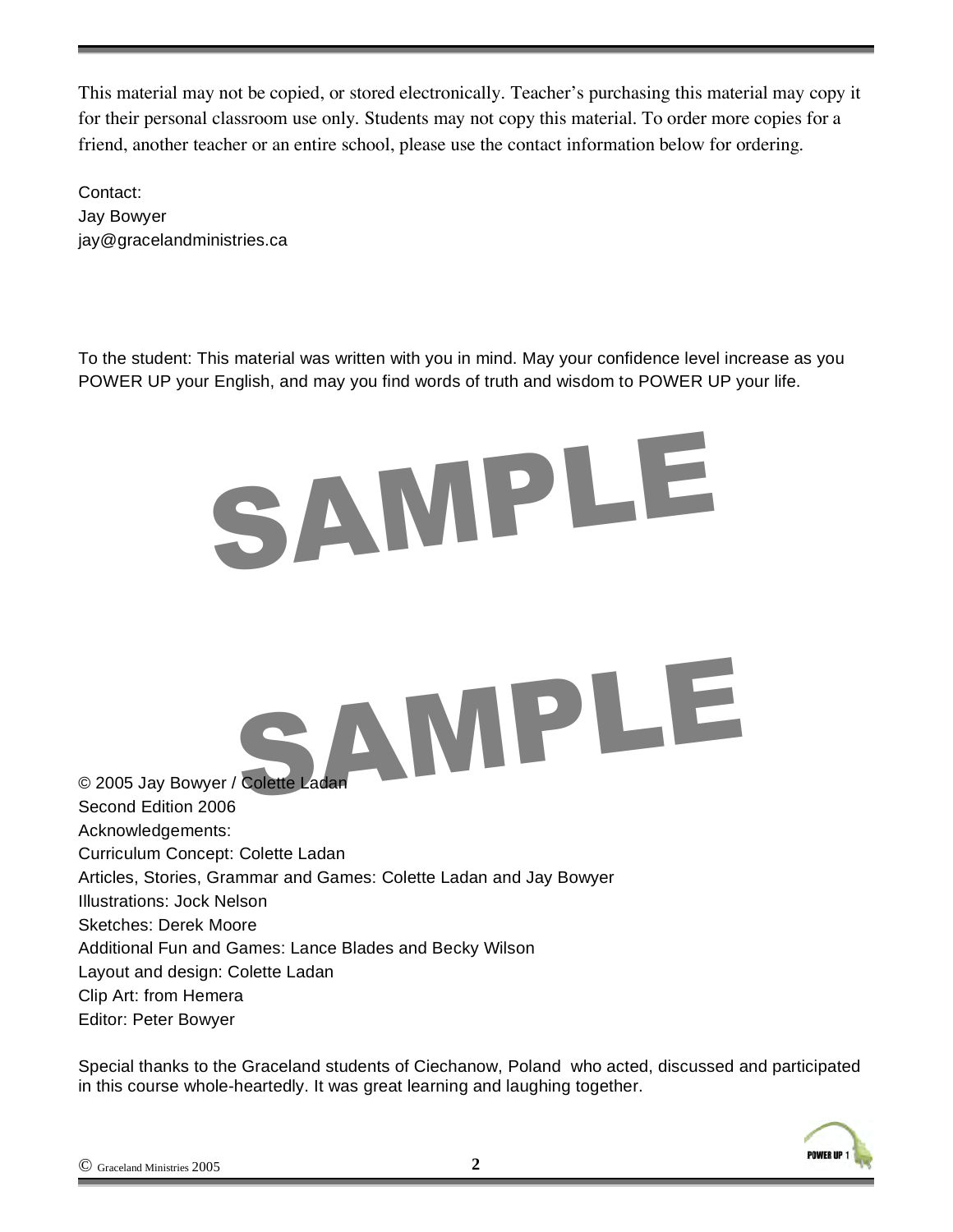## **Unit 7 Failure**



SAMPLE

SAMPLE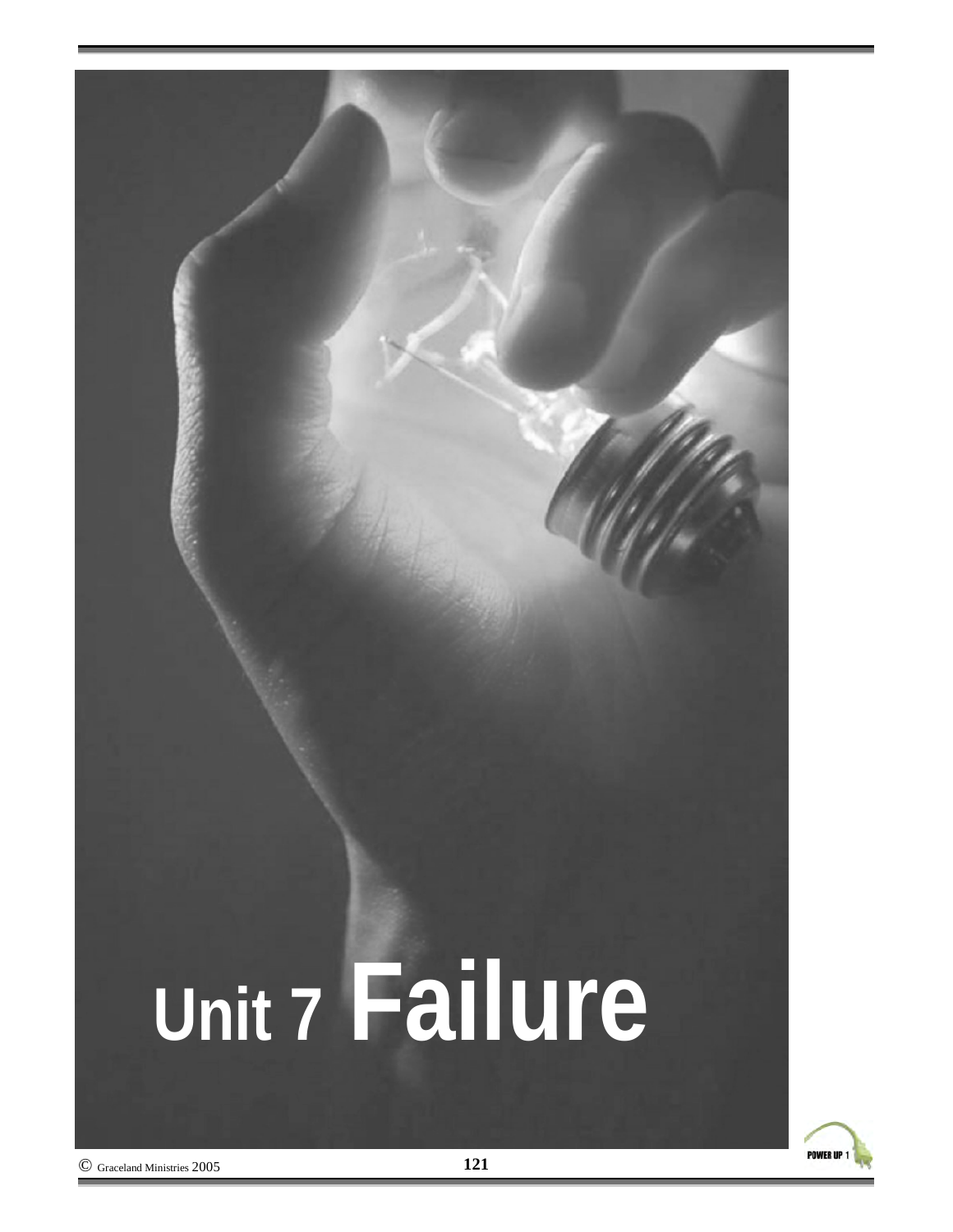# SAMPLE SAMPLE

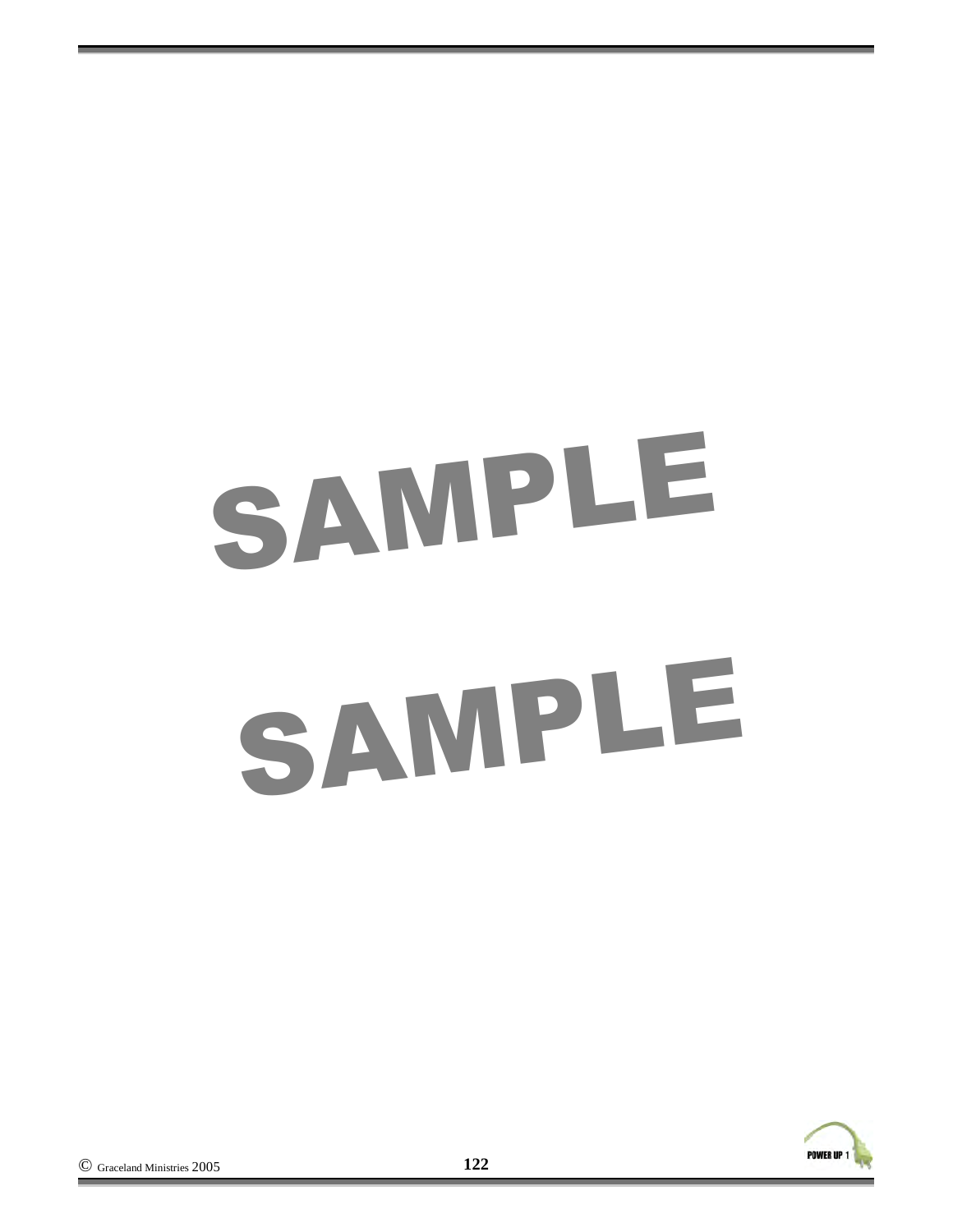**fail-ure'**: **1.** the state or fact of being lacking or insufficient **2.** a losing of power or strength; weakening, dying away. **3.** not doing; neglect or omission. **4.** not succeeding in doing or becoming. **5.** person who does not succeed.

### **DISCUSSION**

- 1. How old were you when you began to walk as a baby?
- 2. What was difficult for you to do as a child (example: tie your shoes)? How did you finally learn to do it? Why did you keep trying to do it even when you failed?
- 3. What things would you try to do if you knew that it was impossible to fail?

### **VOCABULARY POWER**

Here you go! Read the definitions for each word and see if you know or can guess which is right. (See the Answer Section to see how you did.)

- 1. **adhesive** (noun) (A) a TV show (B) a strong man (C) a kind of glue (D) a dog
- 2. **sticky** (adj.) (A) gummy or gluey (B) full of sticks (C) sweet (D) new hockey stick
- 3. **useless** (adj.) (A) very good (B) has no use (C) has some use (D) has no hope
- $(A)$  a TV show (B) a strong man (C) a kind of glue (D) a dog<br>
A) gummy or gluey (B) full of sticks (C) sweet (D) new hockey stick<br>
(A) very good (B) has no use (C) has some use (D) has no hope<br>
n) (A) library shelf (B) 4. **bookmark** (noun) – (A) library shelf (B) thing put in a book to mark the pages (C) numbers (D) thing to hold books up
- 5. **sample** (noun) (A) money (B) salt (C) boat (D) example
- 6. **market** (noun) (A) customers (B) house (C) kind of pen (D) a lake
- 7. **top**-**selling** (adj.) (A) sells poorly (B) expensive (C) sells very well (D) ordinary
- 8. **office**-**supply** (adj.) (A) a kind of paper (B) to use in an office (C) for cold weather
- (D) a kind of computer

| <b>KEEP THAT VOCABULARY SHARP!</b>                                                      |
|-----------------------------------------------------------------------------------------|
| Write a simple, short definition (using your own words) for each vocabulary word below. |
| 1. bookmark                                                                             |
| 2. sample                                                                               |
| 3. useless                                                                              |

- 4. market
- 5. sticky

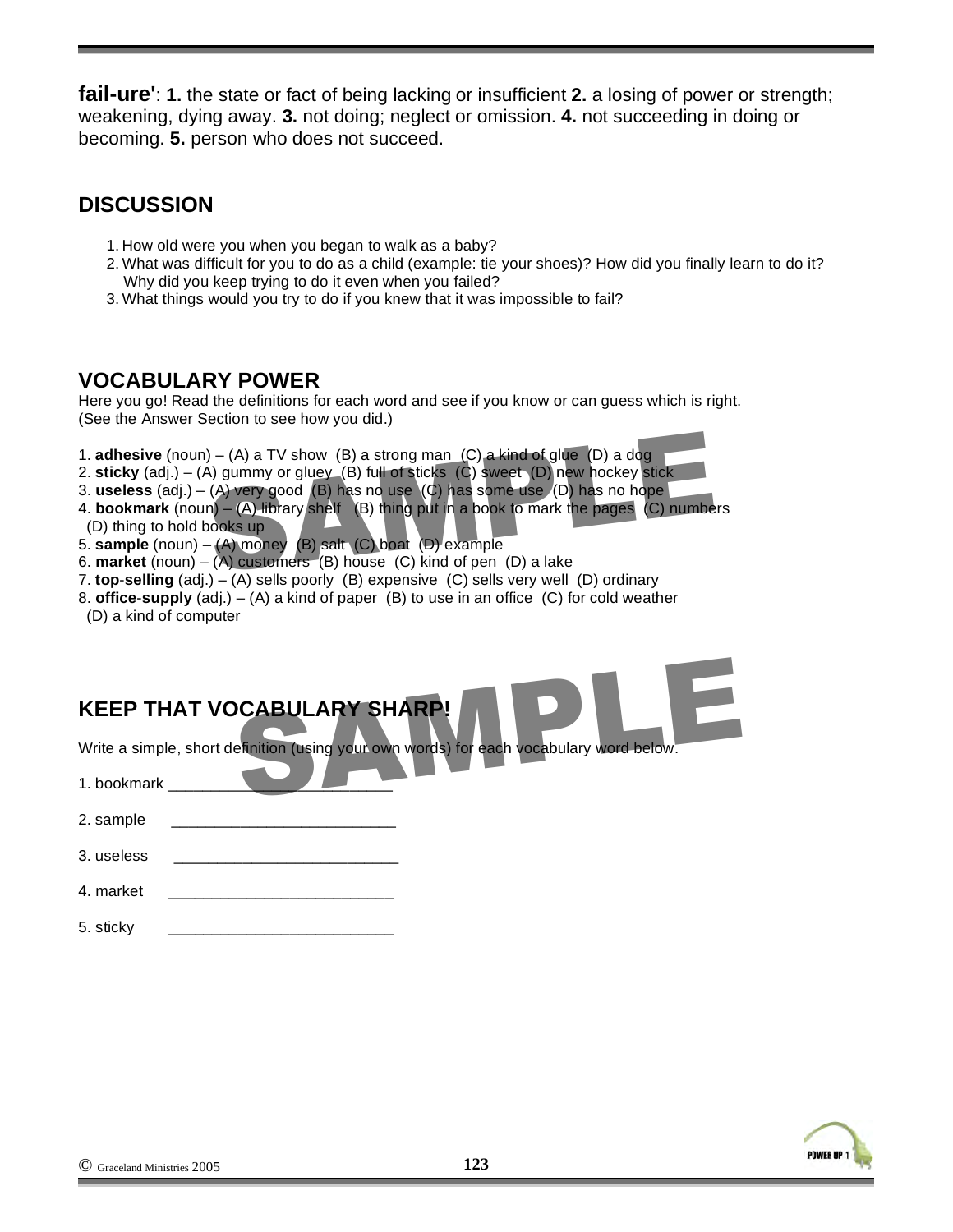### **VOCABULARY POWER ANSWERS**



- 1. **adhesive** (noun) (C) a kind of glue; as, He used *adhesive* to hold his sign together.
- 2. **sticky** (adj.) (A) gummy or gluey; as, The honey made my fingers *sticky*.

3. **useless** (adj.) – (B) has no use; as, This book is *useless*, it doesn't have any of the information that I need.

4. **bookmark** (noun) – (B) a thing put in a book to mark the pages; as, Here, please put a *bookmark* in the book so I can find my page when I come back.

- 5. **sample** (noun) (D) example; as, The woman at the grocery store gave me a *sample* of this new breakfast cereal.
- 6. **market** (noun) (A) customers; as, The company did a *market* survey to find out the real needs of the community.
- 7. **top-selling** (adj.) (C) sells very well; as, Burma-Shave was a *top-selling* shaving cream for more than 25 years.
- 8. **office-supply** (adj.) (B) to use in an office; as, We went to the *office-supply* store to get everything we needed to start a new business.

| <b>VOCABULARY IN USE</b><br>Write the name of a product that you use either at home or at work/school that will best describe<br>the word in the list below.<br>1. adhesive <b>1. Albumon</b> |
|-----------------------------------------------------------------------------------------------------------------------------------------------------------------------------------------------|
| 2. sticky                                                                                                                                                                                     |
|                                                                                                                                                                                               |
|                                                                                                                                                                                               |
| É<br>P<br>5. office-supply                                                                                                                                                                    |
| 0.0001                                                                                                                                                                                        |

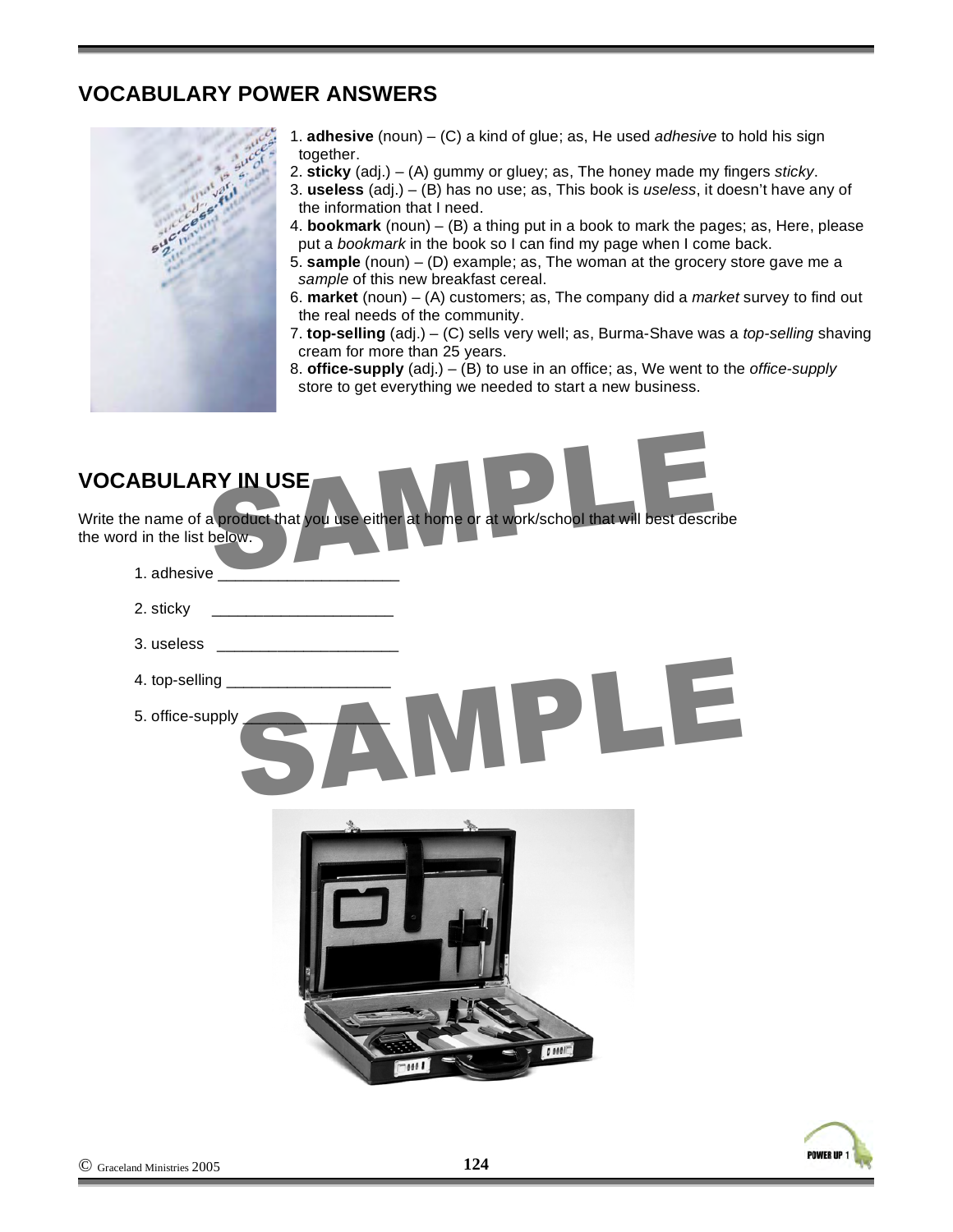

### **FAILURE IN THE LAB**

In 1968, Dr. Spence Silver, a scientist for 3M, came up with a new adhesive. It was very interesting and very different. But this new adhesive did not work for the new tape they were trying to make – it just wasn't sticky enough. At the time everyone thought it was useless.

In 1974, Art Fry, another 3M scientist tried making bookmarks out of this different adhesive. He used the 'bookmarks' on pages he needed to find quickly in his music books. He loved the way they worked for him, but those higher up in the company did not see any use for these 'bookmarks,' Finally, Fry was able to give samples to secretaries in 1977. The secretaries came up with more uses for these little yellow papers than anyone thought possible. This failed adhesive had found a new market.

By 1990, Post-it Notes™ were one of the five top-selling officesupply products in America.

**POWER UP** 

### **POWER-UP YOUR VOCABULAR**

(See the Answer Section to see how you did.)

- 1. **chemistry** (noun) (A) science of chemotherapy (B) science of cancer (C) science of life (D) science of chemicals
- 2. **experiment** (noun) (A) tradition (B) test (C) belief (D) professional
- 3. **boldly** (adj.) (A) bravely (B) shyly (C) quickly (D) proudly
- 4. **to invent** (verb) (A) to turn over (B) to put inside (C) to create (D) to buy
- 5. **inexpensive** (adj.) (A) very expensive (B) easy to find (C) in a hotel (D) not expensive
- 6. **to replace** (verb) (A) to fill up (B) to take the place of (C) to answer (D) to stop
- ravely (B) shyly (C) quickly (D) proudly<br>
(A) to turn over (B) to put inside (C) to create (D) to buy<br>
(A) very expensive (B) easy to find (C) in a hotel (D) not expensive<br>
(A) to fill up (B) to take the place of (C) to an 7. **patent** (noun) – (A) world record (B) sick person (C) government registration of an invention (D) registration of mistakes
- 8. **to discard** (verb) (A) to throw away (B) to not write (C) to not like (D) to stop

### **USE IT OR LOSE IT!**

Fill in the blanks with vocabulary words given in your word bank.

| experiments | discards | invention                                                                                                     | patent | replace                                                                                                                 |  |
|-------------|----------|---------------------------------------------------------------------------------------------------------------|--------|-------------------------------------------------------------------------------------------------------------------------|--|
|             |          |                                                                                                               |        |                                                                                                                         |  |
|             |          |                                                                                                               |        | , trying to get just the right formula. I think I would have given up a long time ago, but                              |  |
|             |          |                                                                                                               |        |                                                                                                                         |  |
|             |          | on a chemistry project for a household detergent for almost 18 months now. He said that he is expecting final |        |                                                                                                                         |  |
|             |          |                                                                                                               |        | approval from the directors of Levor Soaps and he will ________________________ the product this year. The detergent is |  |
|             |          | applied to the bottom of your socks and shoes, and as you walk through your house it cleans your floors and   |        |                                                                                                                         |  |
|             |          | carpets too. It sounds like a good idea, but I wonder how often you have to __________________ your socks?    |        |                                                                                                                         |  |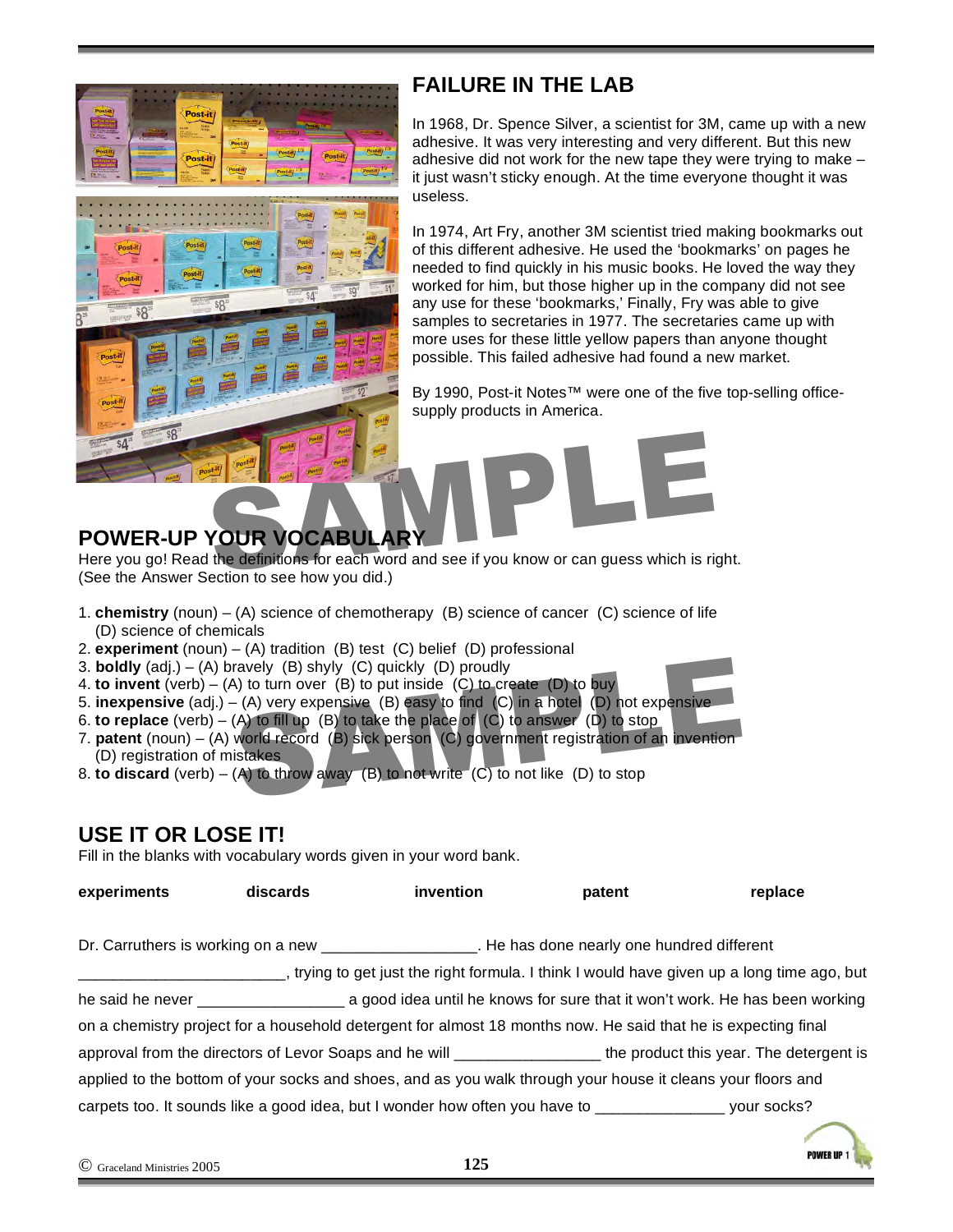### **FAMOUS FAILURES**



### **POWER-UP YOUR VOCABULARY ANSWERS**

- **POWER-UP YOUR VOCABULARY ANSWERS**<br>1. chemistry (noun) (D) science of chemicals; as, There was an explosion in the *chemistry* laboratory when a student mixed two reactive chemicals together.
- 2. **experiment** (noun) (B) a test; as, The students conducted the same *experiment* on two rats to see if they would respond the same way.
- 3. **boldly** (adj.) (A) bravely; as, The young secretary *boldly* walked into the manager's office and asked for a salary increase.
- 4. **to invent** (verb) (C) to create; as, Art Fry *invented* the Post-It™ notes by trying to make bookmarks.
- 5. **inexpensive** (adj.) (D) not expensive; as, These shoes are *inexpensive* considering they are Nike™.
- 6. **to replace** (verb) (B) to take the place of; as, I have to *replace* the tires on my car, these are completely worn out.
- 7. **patent** (noun) (C) government registration of an invention; as, We need to *patent* your invention so no one can steal your idea.
- 8. **to discard** (verb) (A) to throw away; as, You can *discard* your old school textbooks; we will be getting new textbooks this semester.

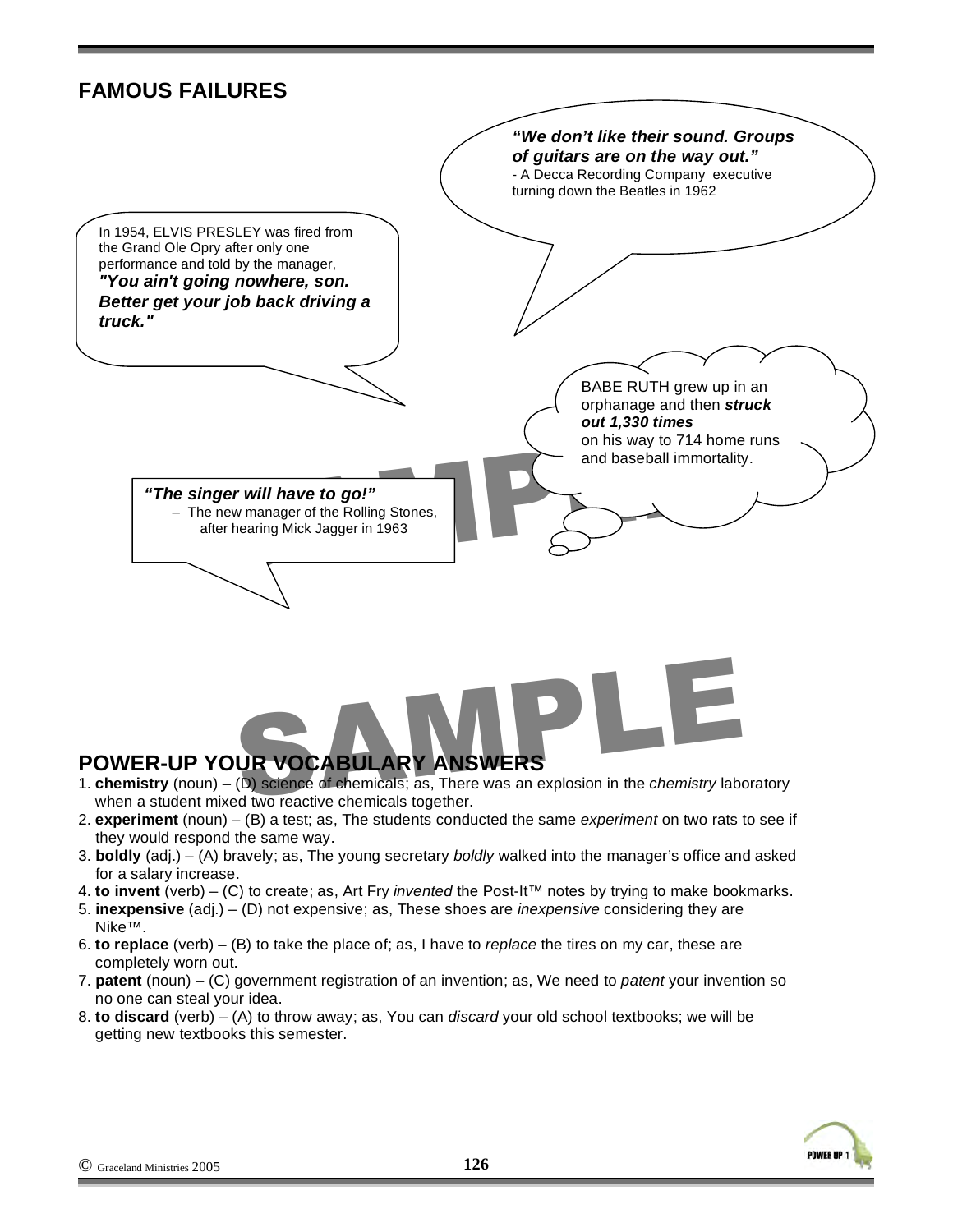

### **10,000 FAILURES!**

Thomas Alva Edison was born in Milan, Ohio, on February 11, 1847. His favourite hobbies were reading, and doing chemistry experiments in his lab. But when he was a boy his teachers thought he was a failure and so his mother decided to teach him at home.

In 1878, Edison boldly told people that he was going to invent an inexpensive electric light that would replace the gas light. Many people thought Edison was crazy and made jokes about him and his ideas. Thomas Edison tried over ten thousand different experiments that failed before he finally showed his first working light bulb on October 21, 1879.

Edison had a total of 1,093 patents; the most ever for an individual.

Among his most famous inventions were the phonograph, the mimeograph, fluoroscope, alkaline storage battery, dictating machine and motion picture cameras and projectors.



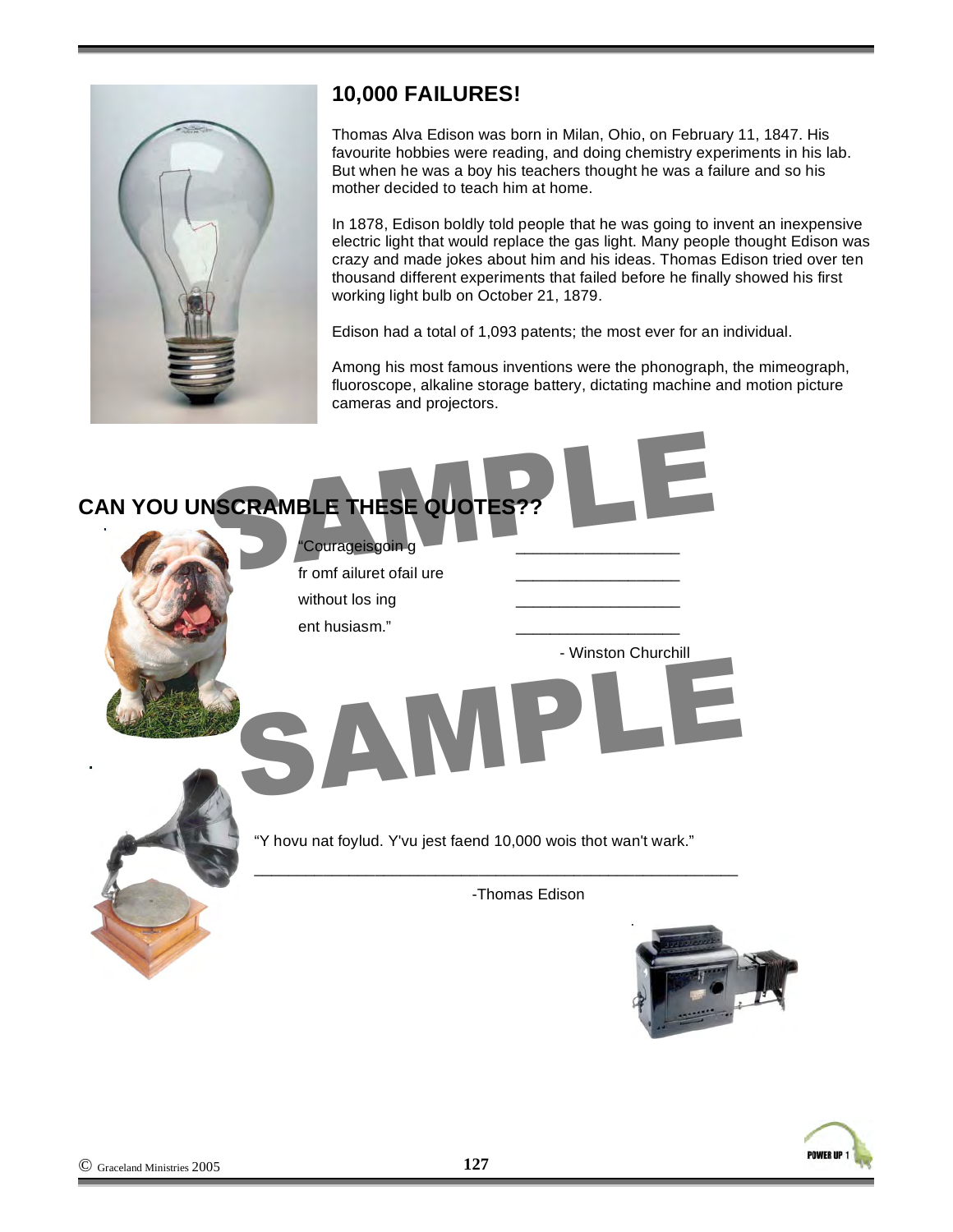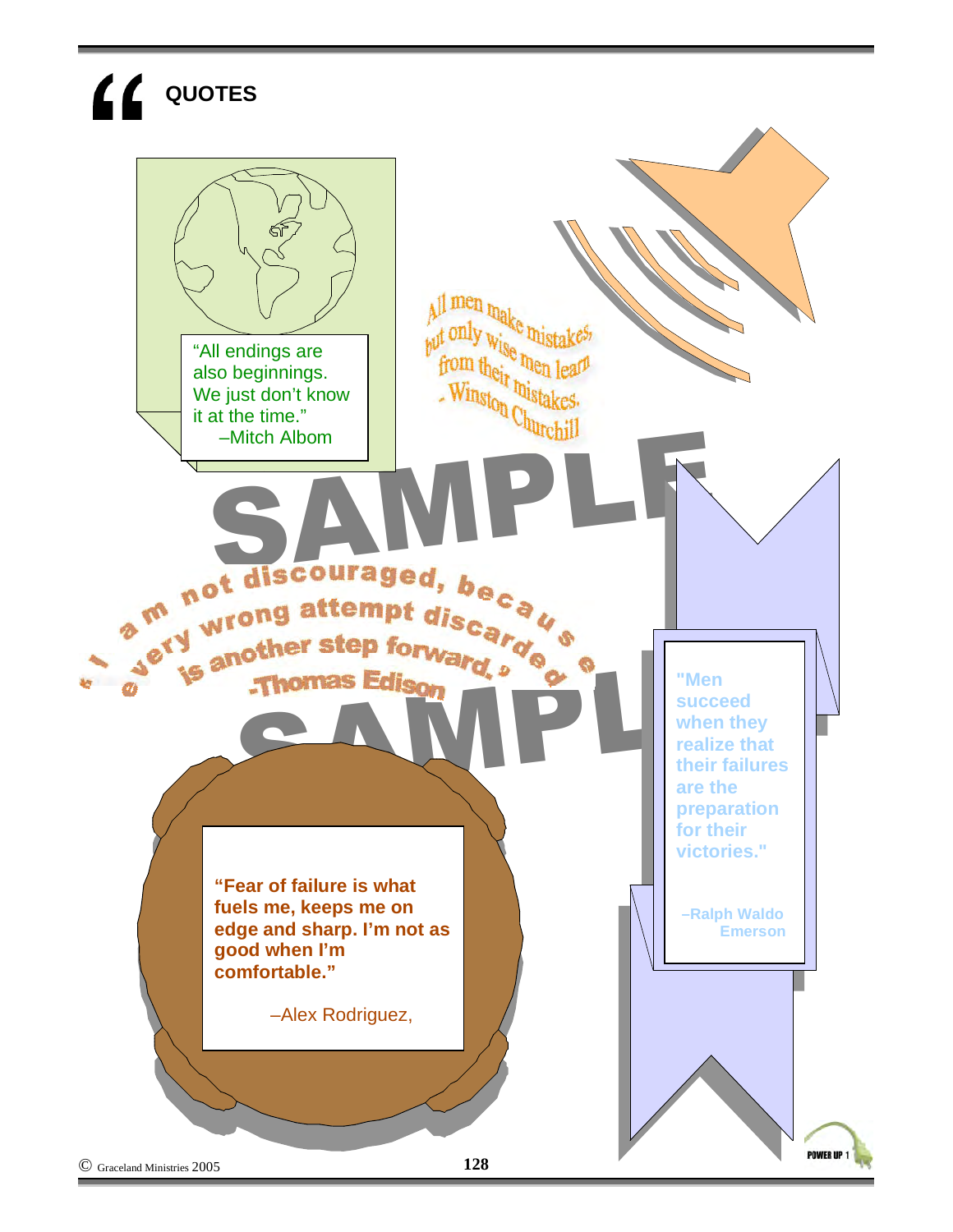### **PHOBIAS!!**

Match the 'phobia' with what the phobia is of.



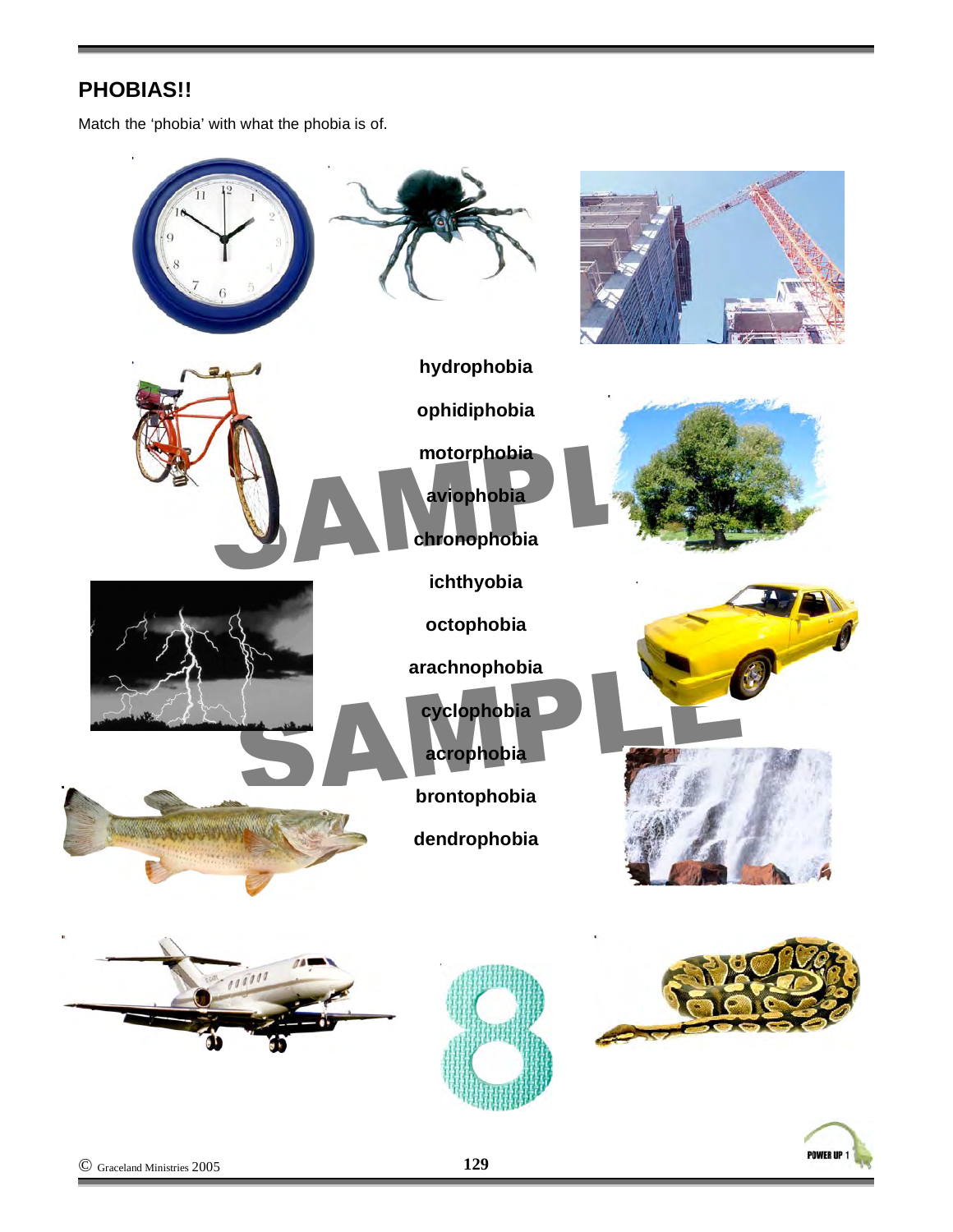### **WHO SAID IT?**

*"I'm not afraid of snakes or spiders – just butterflies."* 



- *A) Paris Hilton*
- *B) Stephen King*
- C) *Nicole Kidman*

### **DISCUSSION**

- 1. How will you know if you are achieving success in your life 10, 20 and 30 years from now?
- 2. What goals am I pursuing that I will not achieve easily?
- 3. Have you ever made a mistake that led to an even better idea?
- 4. What do you think helps some people keep going even in the face of repeated failure?
- 5. In what ways do you think our society increases our fear of failure?

### **Reality Check**

For made a mistake that led to an even better idea?<br>
I think helps some people keep going even in the face of repeated failure?<br>
Is do you think our society increases our fear of failure?<br>
In this divide we not be all the Here comes a dose of reality. Talk to your partner about something in which you have not been successful. How did it make you feel? Did it motivate you to try harder or to try something new? When you look back on it now, how do you feel?

motivated to<br>at time in my life because<br>at time now, I feel<br>he through this time the most was An area that I wasn't successful in was It was difficult for me then because During that time, I was motivated to I regret/I don't regret that time in my life because When I look back at that time now, I feel The thing that helped me through this time the most was



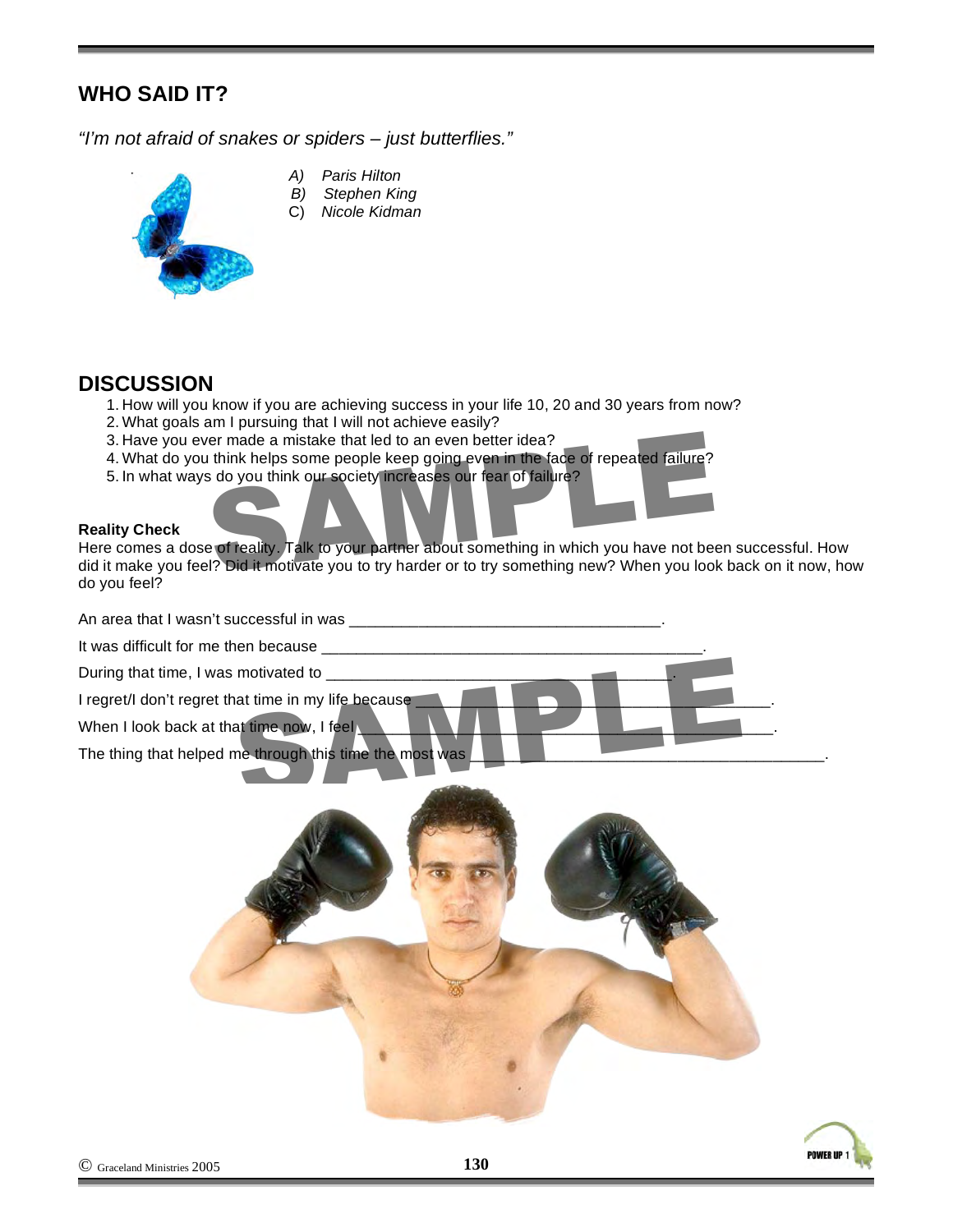

### **Partner A**

You have a list of scientific and medical experiments that will change and affect the human body. The purpose of these experiments and treatments is to make us better, healthier people and to help us live longer lives.

Ask your partner questions about the technologies and get their opinion on these things.

### **Questions you might ask:**



### **Offering your opinion:**

Your partner will ask you similar questions, you can respond like this:

| I think it is acceptable to                          | because_____________                                                                                                                                                                                                            |
|------------------------------------------------------|---------------------------------------------------------------------------------------------------------------------------------------------------------------------------------------------------------------------------------|
| I don't think it is right to _________               | because and the state of the state of the state of the state of the state of the state of the state of the state of the state of the state of the state of the state of the state of the state of the state of the state of the |
| I think it is okay to <b>show that</b>               | in certain situations like                                                                                                                                                                                                      |
| because                                              |                                                                                                                                                                                                                                 |
| I think it is completely wrong to __________________ |                                                                                                                                                                                                                                 |
| because                                              |                                                                                                                                                                                                                                 |

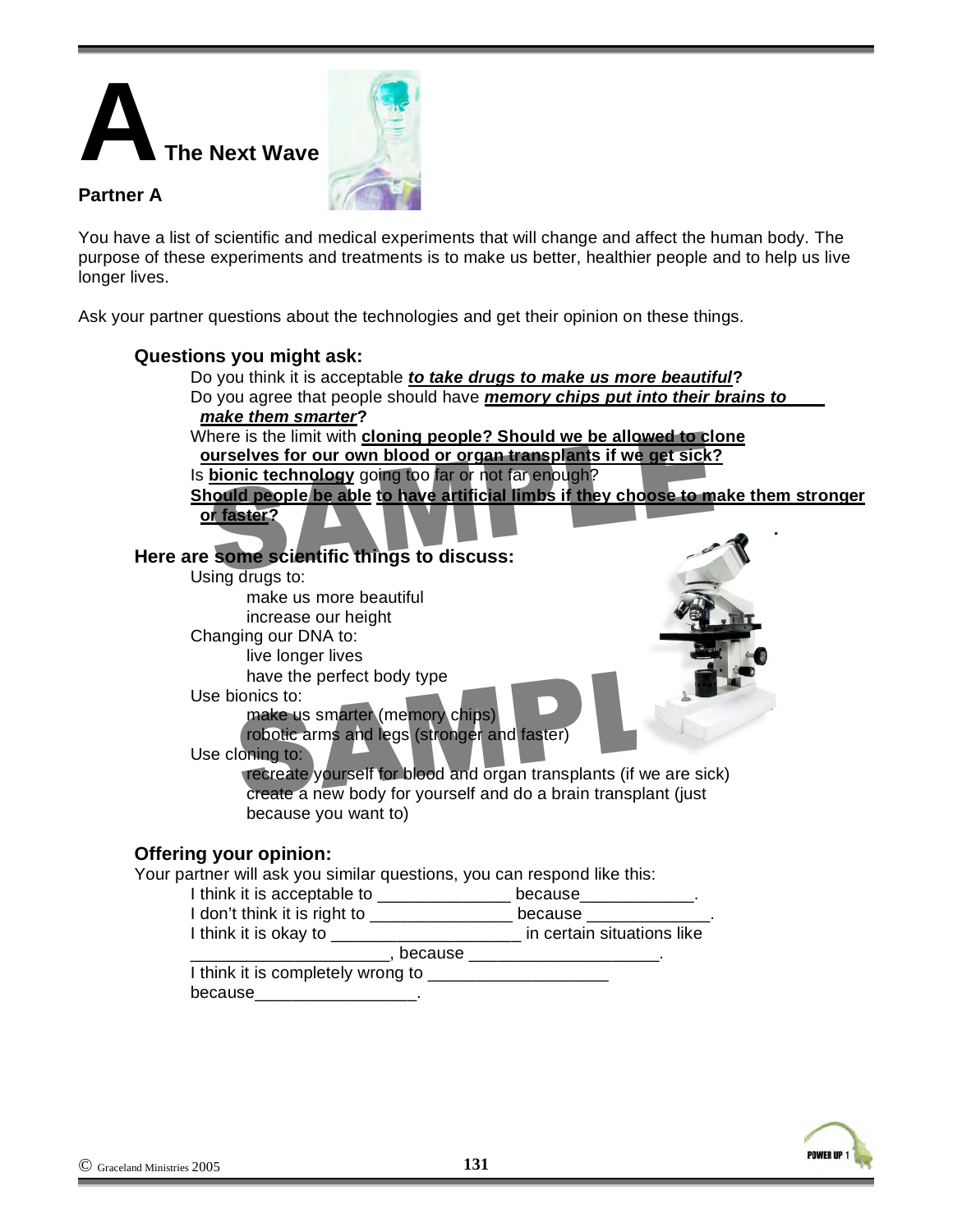### **BThe Next Wave**



### **Partner B**

You have a list of scientific and medical experiments that will change and affect the human body. The purpose of these experiments and treatments is to make us better, healthier people and to help us live longer lives.

### **Questions you might ask:**

Do you think it is acceptable *to take drugs to cure cancer***?** 

Do you agree that people should have **their DNA changed if they know of a genetic illness in their family?** 

Where is the limit with things **to cure the blind or deaf? Should anybody be allowed to increase their vision or hearing or only those with vision or hearing problems?** 

bionic technology going too far or not far enough? Should people<br>
intificial limbs that will increase their strength if they have been<br>
or some other accident?<br>
cloning acceptable for growing new tissue to replace damaged<br> Is **bionic technology** going too far or not far enough? **Should people be able to have artificial limbs that will increase their strength if they have been in a car accident or some other accident?** 

Is **cloning** acceptable for **growing new tissue to replace damaged tissue caused by fire or accident?** 

### **Here are some scientific things to discuss:**

Using drugs to:

cure terrible diseases (like cancer)

stop hereditary problems like baldness

Changing our DNA to:

 stop a genetic illness in the family (like diabetes or heart disease) stop world-wide epidemics (like HIV/AIDS)

Use bionics to:

help the blind see and the deaf hear

stop world-wide epidemics in the larmy (like HIV/AIDS)<br>stop world-wide epidemics (like HIV/AIDS)<br>ionics to:<br>help the blind see and the deaf hear<br>install specialized chips into the brain for optimum learning (new la<br>people install specialized chips into the brain for optimum learning (new language for people moving to another country, math or science chips for engineers or astronauts)

### Use cloning to:

grow new tissue to replace damaged tissue caused by fire or accident

### **Offering your opinion:**

Your partner will ask you similar questions, you can respond like this:

I think it is acceptable to \_\_\_\_\_\_\_\_\_\_\_\_\_\_\_\_\_ because\_\_\_\_\_\_\_\_\_\_

I don't think it is right to \_\_\_\_\_\_\_\_\_\_\_\_\_\_\_\_\_ because \_\_\_\_\_\_\_\_\_\_\_

I think it is okay to \_\_\_\_\_\_\_\_\_\_\_\_\_\_\_\_\_\_\_\_ in certain situations like

\_\_\_\_\_\_, because \_\_\_\_\_\_\_\_\_\_\_\_\_\_\_\_\_\_\_\_\_\_\_\_. I think it is completely wrong to \_\_\_\_\_\_\_\_\_\_\_\_\_\_\_\_\_\_\_

because\_\_\_\_\_\_\_\_\_\_\_\_\_\_\_\_\_\_\_.



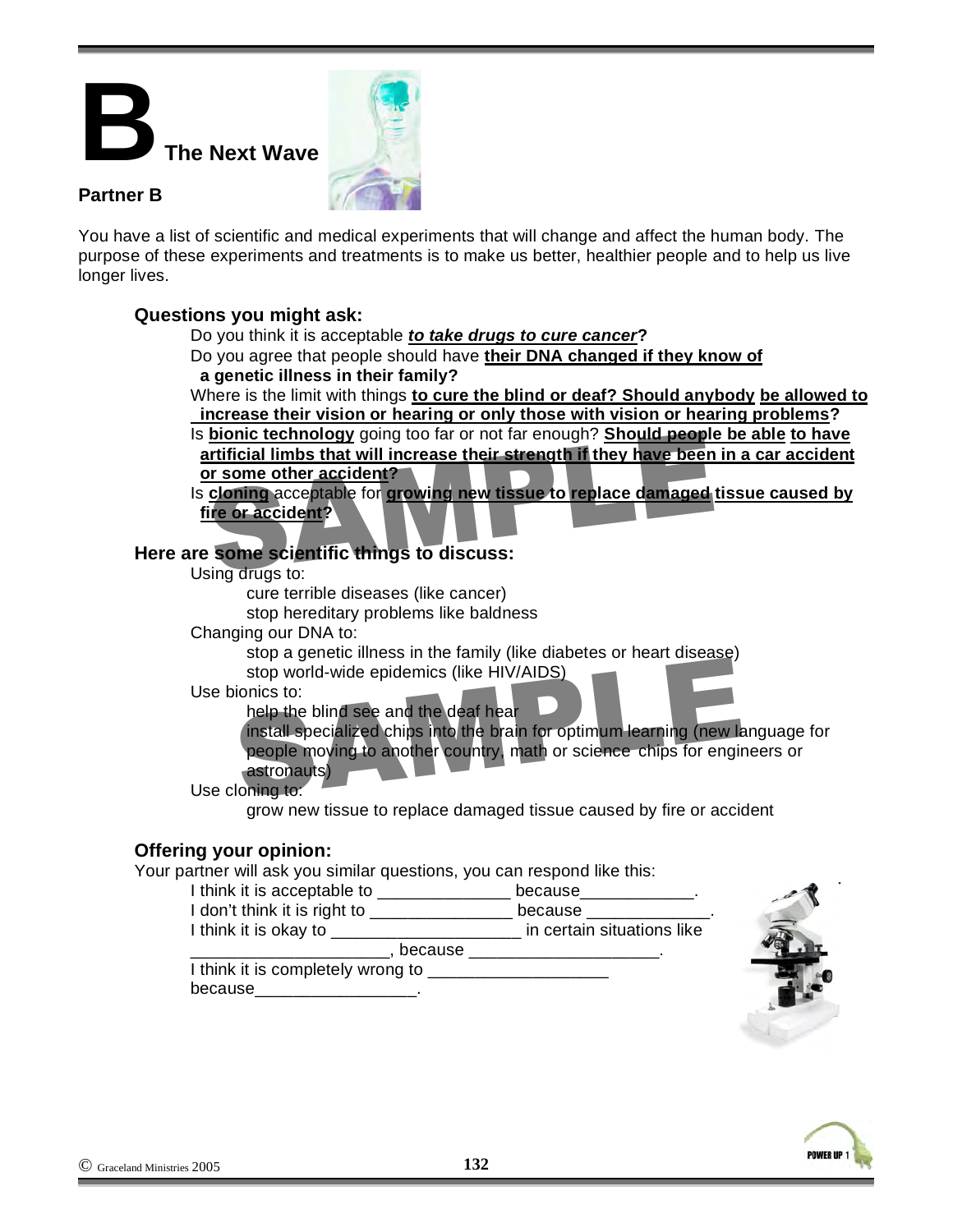### **MAKING THE CONNECTION**

Let's face it, without failure, most inventions would never have been created. But where do you draw the line? What's the limit?

### **Talk to Your Partner**

In business, failure is a natural part of success. How we deal with failure is what will determine our success. Share some ideas with your partner about how to not be afraid of failure. (example: have one person in my life who will always encourage me to try new things, or, I will never criticize people for failing, I will encourage them for having tried something risky.)

**Make some notes to yourself about things you want to remember about failing moments and being a good leader.** 



## SAMPLE

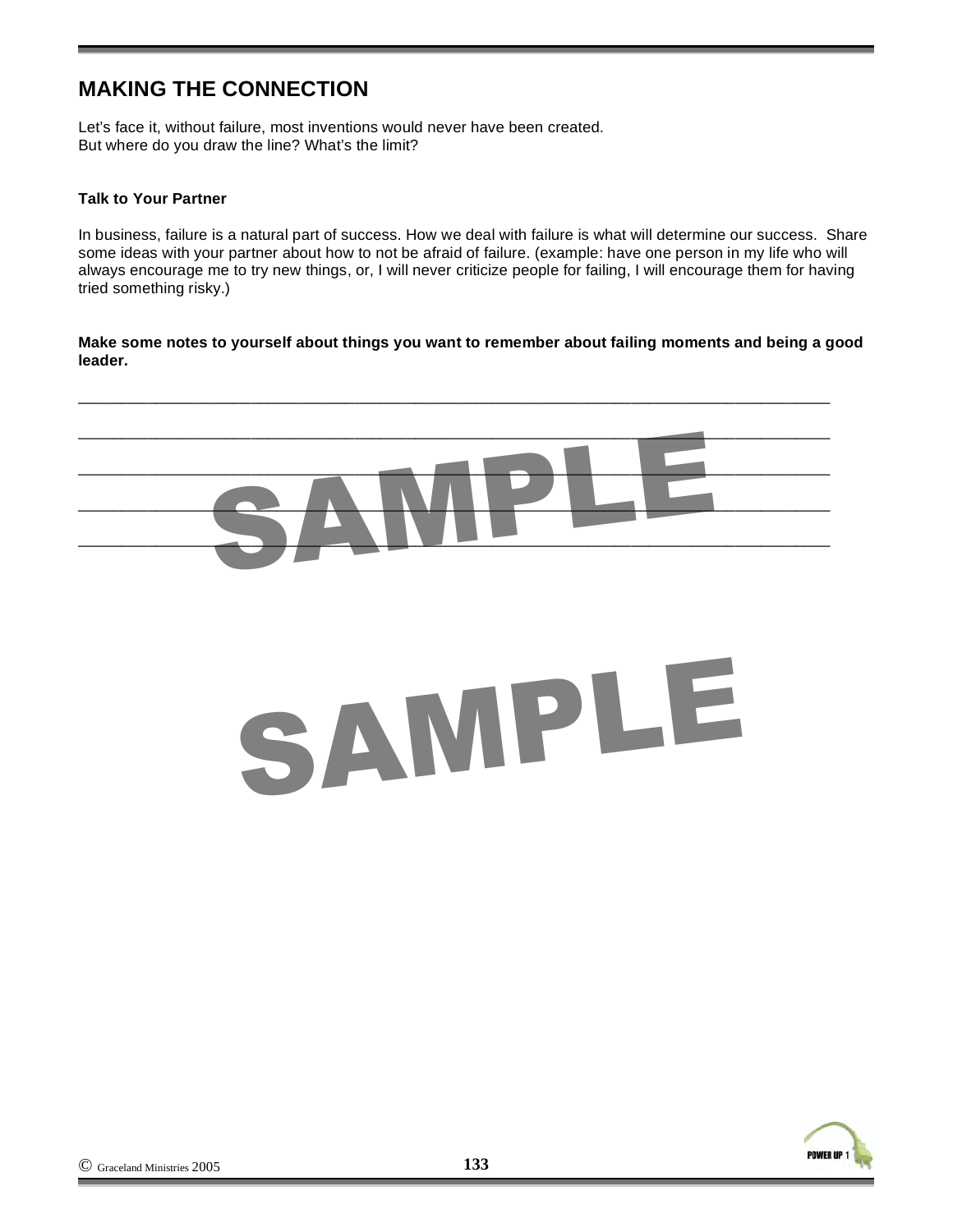### **POWER-UP YOUR GRAMMAR**

### **What on earth? Check this out—what on earth do these phrases mean?**

1. ….as quick as lightning.

2. ….as gentle as a summer breeze. 3. ….as slow as molasses in January. 4. ….as eager as a beaver.

(answers:1. something is super fast 2. something is delicate and tender 3. molasses pour slowly, when they are cold, even slower, this means very, very slowly 4. someone who really wants to do something, who is very capable of doing something.)

### **Similes and Metaphors**

**(i) A simile is a comparison using the words "like" or "as." Using similes helps to create word pictures for the listener or the reader. Look at these sentences.** 

The football player stood like a wall against the offense.

Obviously a person isn't a wall, but we have the image of a big, strong, immovable player.

His arms wrapped around her felt as good as a warm blanket on a cold winter night.

around her felt as good as a warm blanket on a cold winter night.<br>
Not a blanket, but this word picture gives us the image of comfort and secular<br>
On, what do you envision when you read these sentences?<br>
On the action of t Arms are not a blanket, but this word picture gives us the image of comfort and security.

### **Exercise 7A**

Use your imagination, what do you envision when you read these sentences?

Write one or two words after each sentence describing how these word pictures make you feel.

- 1. The Olympian ran as swift as a deer. \_\_\_\_\_\_\_\_\_\_\_\_\_\_\_\_\_\_\_\_\_\_\_\_\_\_\_\_\_\_\_\_\_\_
- 2. She looked like she had seen a ghost.
- 3. Watch out for him, he's as sly as a fox.
- 4. Be quick like a bunny and get back here.
- 5. She was as radiant as the sun.
- 6. I love this new shampoo, my hair feels like silk.
- 7. Her beauty is in her eyes, they are as black as coal.
- 8. His smile was like a toothpaste commercial.
- 9. You can trust him, he's as straight as an arrow.

e a bunny and get back here.<br>
radiant as the sun.<br>
w shampoo, my hair feels like silk.<br>
s in her eyes, they are as black as coal.<br>
Is like a toothpaste commercial.<br>
It him, he's as straight as an arrow.<br>
will never catch h 10. The police will never catch him, he's as slippery as an eel.

### **Exercise 7B**

Open up your mind and let those creative juices flow. Write your own similes using the guiding words to help you.



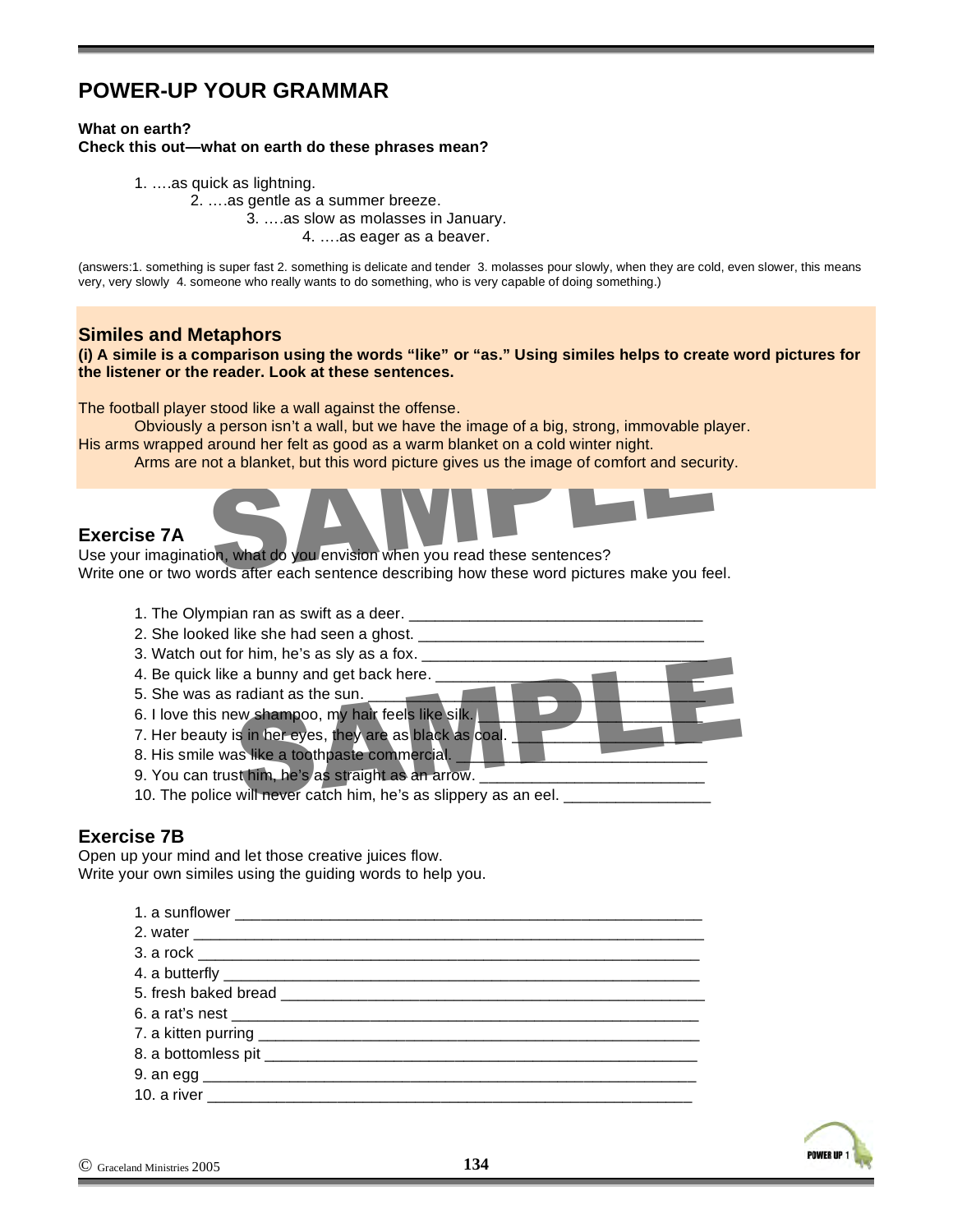### **(ii) A metaphor is an indirect comparison of two unrelated things. It does not use "like" or "as," but is understood as a comparison.**

Look at these examples.

### *Her mind is a steel trap.*

We know she doesn't have metal in her head, but we understand that this means she doesn't forget things easily. Whatever goes into her mind is trapped there.

### *I could eat a horse.*

 This tells us how hungry a person is. They are so hungry, they want to eat a large amount of food. Even though most people don't eat horse-meat, it is understood that this is not a comment about the type of dinner the person wants, but how hungry they are.

### **Exercise 7C**

Now it's time to really let your mind run away with you. What do these word pictures say to you. Don't be afraid to guess, some of these aren't as clear as others.

F. Mother Nature dealt us a bad hand.<br>
2. My life is a three-ring-circus.<br>
3. It was a zoo at work today.<br>
4. Tom is a zombie today.<br>
5. You're going to wake the dead.<br>
6. She laughed her head-off when she read the card.<br> Se metaphors deciphered in TC, go back and decide whether or not you the<br>Ve comparison.<br>4. 1. Mother Nature dealt us a bad hand. 2. My life is a three-ring-circus. 3. It was a zoo at work today. 4. Tom is a zombie today. 5. You're going to wake the dead. 6. She laughed her head-off when she read the card. 8. He's such a Casanova. 9. She's such a princess.  $\Box$ 10. The hands of time wait for no man. **Exercise 7D** Now that you have those metaphors deciphered in 7C, go back and decide whether or not you think it is a positive comparison or a negative comparison. 1. \_\_\_\_\_\_\_\_\_\_\_\_\_\_\_\_\_\_\_\_\_\_\_\_\_\_ 2. \_\_\_\_\_\_\_\_\_\_\_\_\_\_\_\_\_\_\_\_\_\_\_\_\_\_



### **Exercise 7E**

Talk to your partner using similes and metaphors. Use your creativity. Ask and answer questions for each other.

> **A.** I'm as happy as a *\_\_\_\_canary\_\_\_\_\_* because *\_I got a raise today\_\_\_\_.* And you? You're \_\_\_\_\_\_\_\_*a grumpy bear today*\_\_\_\_\_\_\_\_.

**B.** Me? I'm \_\_\_\_\_\_*not a grumpy bear*\_\_\_\_\_\_\_\_. *My life is a rollercoaster out of control, I never know what's around the next corner. I'm just tired.* And what about with your family, are you \_\_\_\_\_*always as happy as a canary*\_\_\_\_\_?

*. . . . . and so on . . . .*